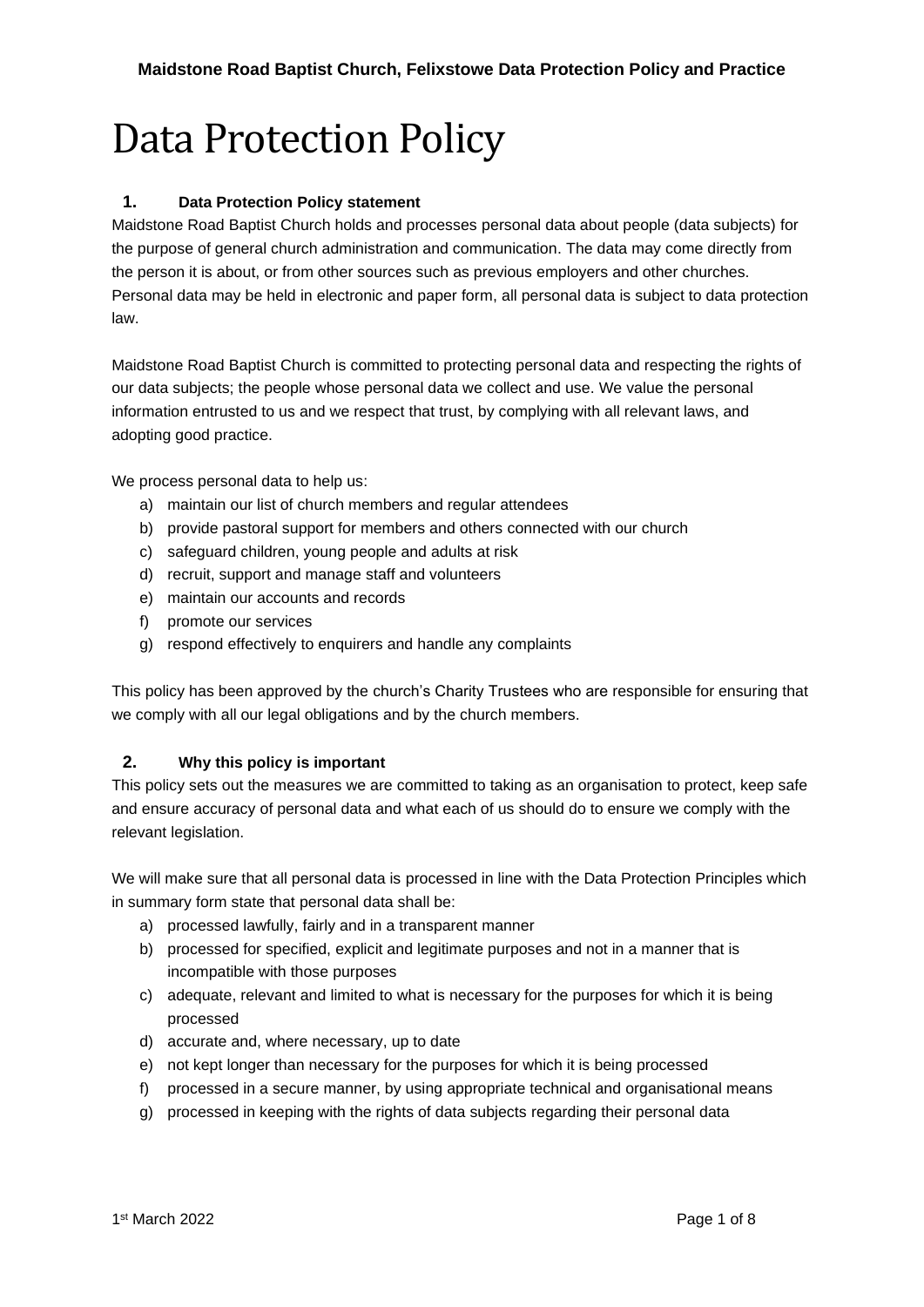## **3. How this policy applies to different roles in the church & what you need to know**

## 3.1 **As an employee, trustee or volunteer**

As an employee, trustee or volunteer processing personal information on behalf of the church, you are required to comply with this policy. If you think that you have accidentally breached the policy it is important that you contact our Data Protection Trustee immediately so that we can take swift action to try and limit the impact of the breach.

Anyone who breaches the Data Protection Policy and Practice may be subject to disciplinary action, and where that individual has breached the policy intentionally, recklessly, or for personal benefit they may also be liable to prosecution or to regulatory action.

Before you collect or handle any personal data as part of your work (paid or otherwise) for Maidstone Road Baptist Church, it is important that you take the time to read this policy and practice carefully and understand what is required of you, as well as the organisation's responsibilities when we process data.

If you are unsure about whether anything you plan to do, or are currently doing, might breach this policy and practice you must first speak to the Data Protection Trustee

## 3.2 **As a leader of a group**

As a leader of a group (e.g. CKers) you are required to make sure that any procedures that involve personal data, that you are responsible for in your group, follow the rules set out in this Data Protection Policy and Practice.

## 3.3 **As an attendee/contact of the church**

As a data subject of Maidstone Road Baptist Church we will handle your personal information in line with this policy and practice.

## 3.4 **As the Data Protection Trustee**

Our Data Protection Trustee is responsible for advising Maidstone Road Baptist Church and its staff and members about their legal obligations under data protection law, monitoring compliance with data protection law, dealing with data security breaches and with the development of this policy and practice.

## **4. Training and guidance**

We will provide general training at least annually for all people processing personal information on behalf of the church to raise awareness of their obligations and our responsibilities.

#### **5. What personal information do we process?**

There are two categories of information that the church processes.

#### 5.1 **Personal data**

Personal data is information relating to a living individual who can be identified from that data. Personal data can be factual such as name, address or date of birth, or it can be opinion such as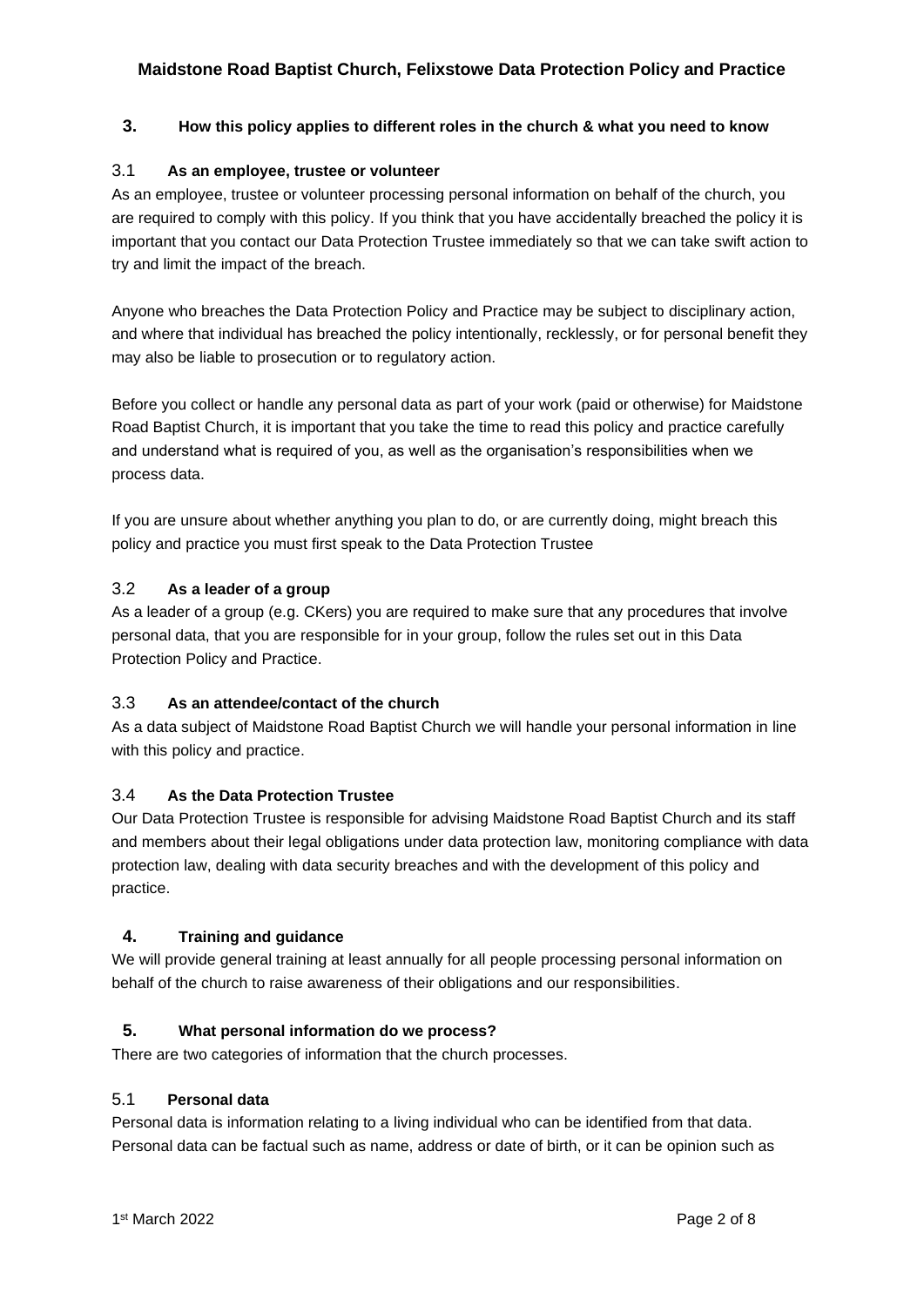performance appraisal. It includes images of individuals provided the image is clear enough for particular individuals to be identified.

## 5.2 **Sensitive Personal Data**

Sensitive personal data includes information about a person's: racial or ethnic origin; political opinions; religious or similar (e.g. philosophical) beliefs; trade union membership; health (including physical and mental health, and the provision of health care services); genetic data; biometric data; sexual life and sexual orientation.

## **6. How we follow the data protection principles**

## 6.1 **Personal data is processed lawfully, fairly and in a transparent manner**

Processing of personal data must meet a legal condition and must be performed transparently i.e. we provide people with an explanation of how and why we process their personal data at the point we collect data from them, as well as when we collect data about them from other sources.

Processing of personal data is only lawful if at least one of these legal conditions is met:

- a) the processing is necessary for a contract with the data subject;
- b) the processing is necessary for us to comply with a legal obligation;
- c) the processing is necessary to protect someone's life (this is called "vital interests");
- d) the processing is necessary for us to perform a task in the public interest, and the task has a clear basis in law;
- e) the processing is necessary for the legitimate interests pursued by Maidstone Road Baptist Church, unless these are overridden by the interests, rights and freedoms of the data subject.
- f) If none of the other legal conditions apply, the processing will only be lawful if the data subject has given their clear consent.

Processing of sensitive personal data is only lawful when, in addition to the conditions above, one of these extra conditions is met:

- a) the processing is necessary for carrying out our obligations under employment and social security and social protection law;
- b) the processing is necessary for safeguarding the vital interests (in emergency, life or death situations) of an individual and the data subject is incapable of giving consent;
- c) the processing is carried out in the course of our legitimate activities and only relates to our members or persons we are in regular contact with in connection with our purposes;
- d) the processing is necessary for pursuing legal claims.
- e) If none of the other legal conditions apply, the processing will only be lawful if the data subject has given their explicit consent.

The advice we have been given is that we should obtain written consent for any personal information we publish e.g. Church Directory.

The advice we have been given about groups and others within the church sharing contact details with each other is that communications within house groups or internal church groups do not involve sharing information with the church/Trustees as the Data Controller, so would not require privacy statements or require consent.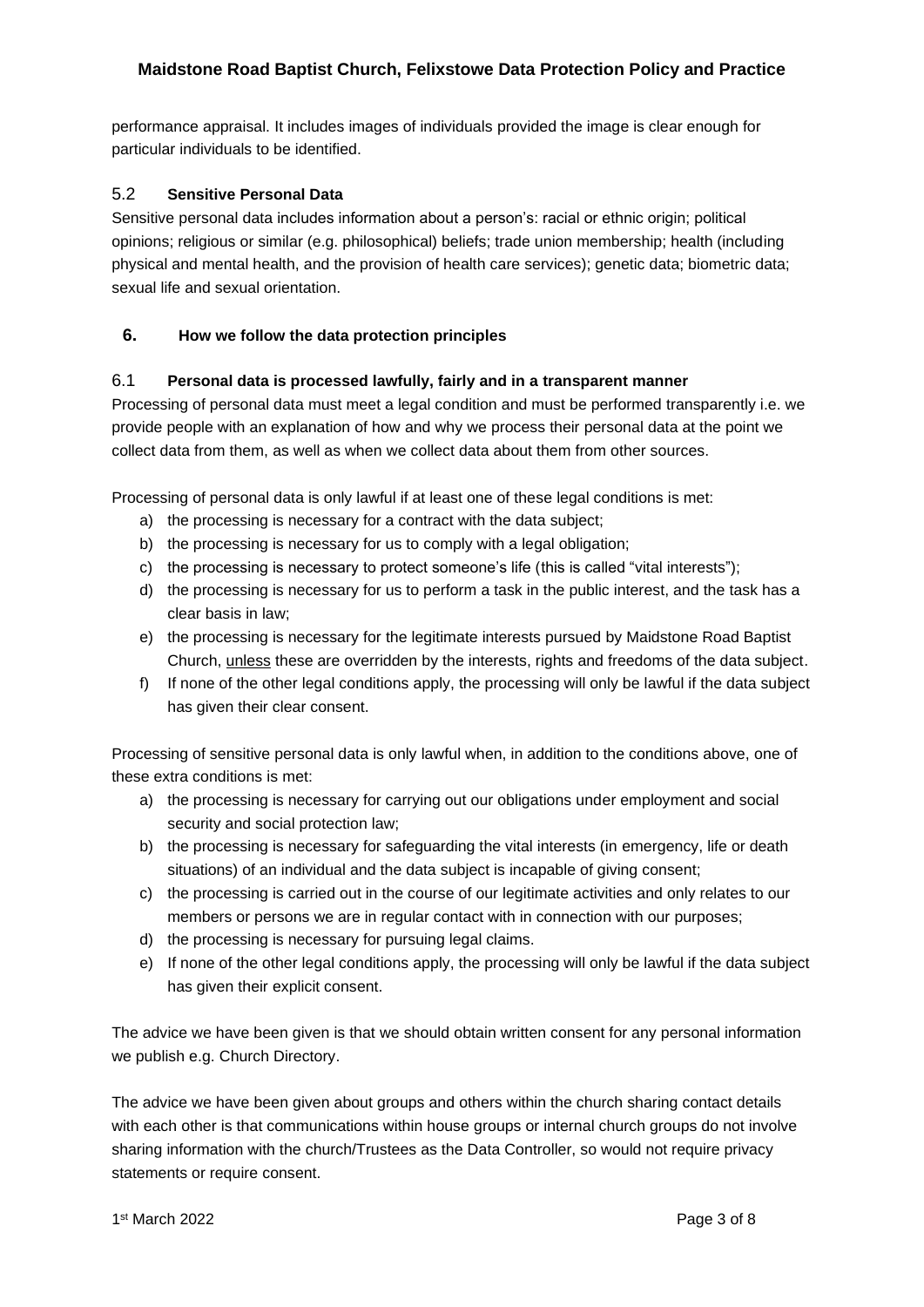When personal data is collected directly from the individual, we will inform them in writing about; our identity/contact details and those of the Data Protection Trustee, the reasons for processing, and the legal bases, explaining our legitimate interests, and where relevant, the consequences of not providing data needed for a contract or statutory requirement; who we will share the data with; if we plan to send the data outside of the European Union; how long the data will be stored and the data subjects' rights. This information is provided in a 'Privacy Notice' and will be given at the time when the personal data is collected.

If data is collected from another source, rather than directly from the data subject, we will provide the data subject with the information described above as well as: the categories of the data concerned; and the source of the data. It will be provided to the individual in writing and no later than within 1 month after we receive the data, unless a legal exemption under the GDPR applies. If we use the data to communicate with the data subject, we will at the latest give them this information at the time of the first communication.

If we plan to pass the data onto someone else outside of Maidstone Road Baptist Church, we will give the data subject this information before we pass on the data.

## 6.2 **Personal data shall be processed for specified purposes**

We will only process personal data for the specific purposes explained in our privacy notices (as described above) or for other purposes specifically permitted by law. We will explain those other purposes to data subjects, unless there are lawful reasons for not doing so.

#### 6.3 **Personal data shall be adequate, relevant and not excessive**

We will only collect and use personal data that is needed for the purposes described in Section 1 above. We will not collect more than is needed to achieve those purposes.

## 6.4 **Personal data shall be accurate**

We will make sure that personal data held is accurate and, where appropriate, kept up to date.

## 6.5 **Personal data shall not be kept longer than necessary**

We will not keep personal data longer than is necessary for the purposes that it was collected for. We will comply with official guidance about retention periods for specific records. Information about how long we keep records for can be found in the Data Retention Schedule in our practice.

## 6.6 **Personal data shall be processed in a secure manner**

We will use appropriate measures to keep personal data secure at all points of the processing. Keeping data secure includes protecting it from unauthorised or unlawful processing, or from accidental loss, destruction or damage.

We will implement security measures which provide a level of security which is appropriate to the risks involved in the processing.

## 6.7 **Personal data shall be processed in keeping with the rights of data subjects**

We will process personal data in line with data subjects' rights, including their right to: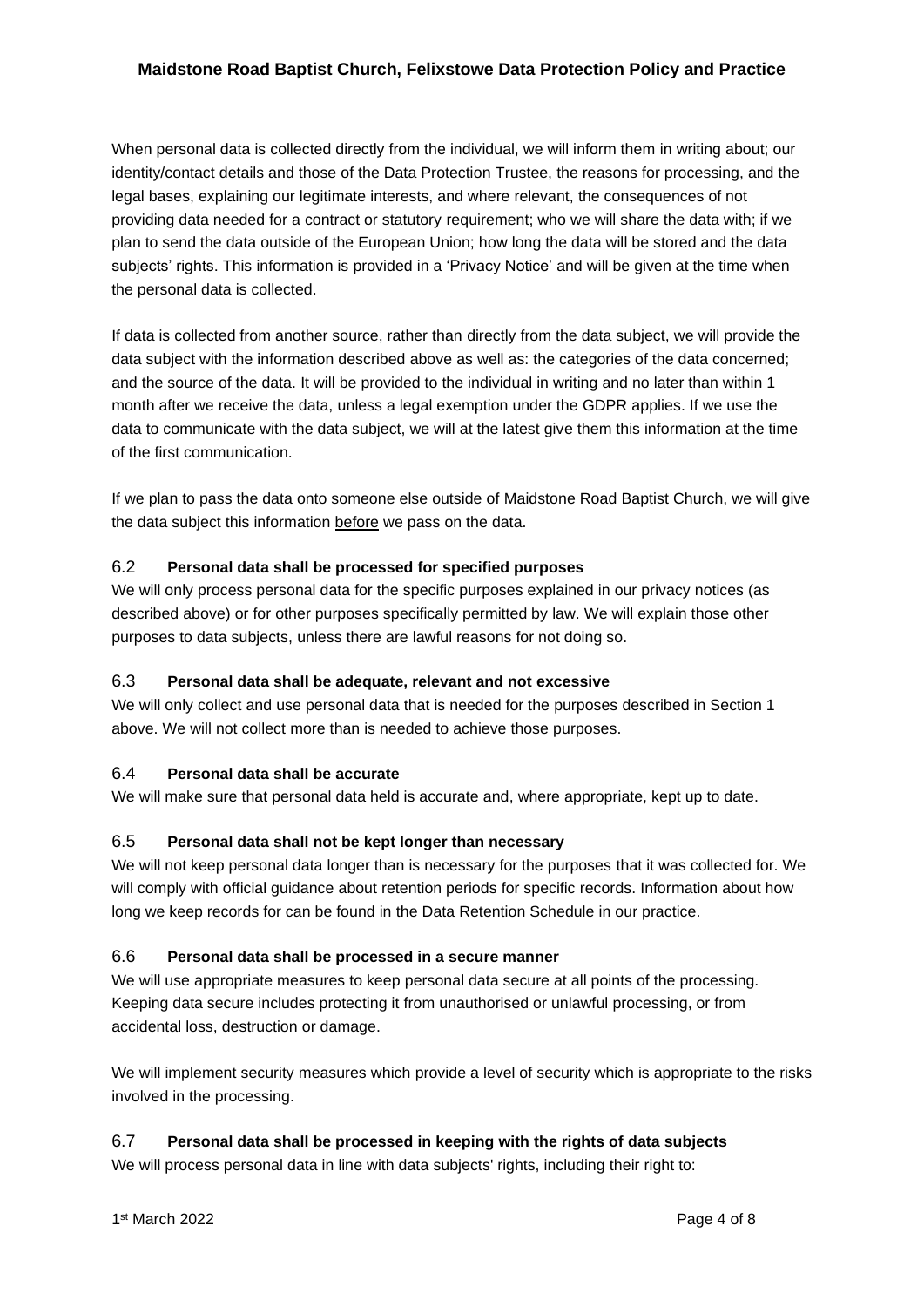- a) request access to any of their personal data held by us (known as a Subject Access Request)
- b) ask to have inaccurate personal data changed
- c) restrict processing, in certain circumstances
- d) object to processing, in certain circumstances, including preventing the use of their data for direct marketing
- e) data portability, which means to receive their data, or some of their data, in a format that can be easily used by another person (including the data subject themselves) or organisation
- f) not be subject to automated decisions, in certain circumstances
- g) withdraw consent when we are relying on consent to process their data.

## **7. Direct marketing**

We will comply with the rules set out in the GDPR, the Privacy and Electronic Communications Regulations (PECR) and any laws which may amend or replace the regulations around direct marketing. This includes, but is not limited to, when we make contact with data subjects by post, email, text message, social media messaging, telephone (both live and recorded calls) and fax.

## **8. Sharing information with other organisations**

We will only share personal data with other organisations or people when we have a legal basis to do so and if we have informed the data subject about the possibility of the data being shared (in a privacy notice), unless legal exemptions apply to informing data subjects about the sharing.

We will follow the ICO's statutory *[Data Sharing Code of Practice](https://ico.org.uk/media/for-organisations/.../data_sharing_code_of_practice.pdf)* (or any replacement code of practice) when sharing personal data with other data controllers. Legal advice will be sought as required.

## **9. Data processors**

We don't use external companies or organisations to process personal data on our behalf.

#### **10. Transferring personal data outside the European Union (EU)**

Personal data cannot be transferred (or stored) outside of the European Union unless this is permitted by the GDPR. This includes storage on a "cloud" based service where the servers are located outside the EU.

We will only transfer data outside the EU where it is permitted by one of the conditions for non-EU transfers in the GDPR

#### **11. Data protection impact assessments**

When we are planning to carry out any data processing which is likely to result in a high risk we will carry out a Data Protection Impact Assessment (DPIA).

DPIAs will be conducted in accordance with the ICO's Code of Practice ['Conducting privacy impact](https://ico.org.uk/media/for-organisations/documents/1595/pia-code-of-practice.pdf)  [assessments'.](https://ico.org.uk/media/for-organisations/documents/1595/pia-code-of-practice.pdf)

# **Policy adopted by Trustees and Church Members at church meeting held on 8 th May 2018 Signed:**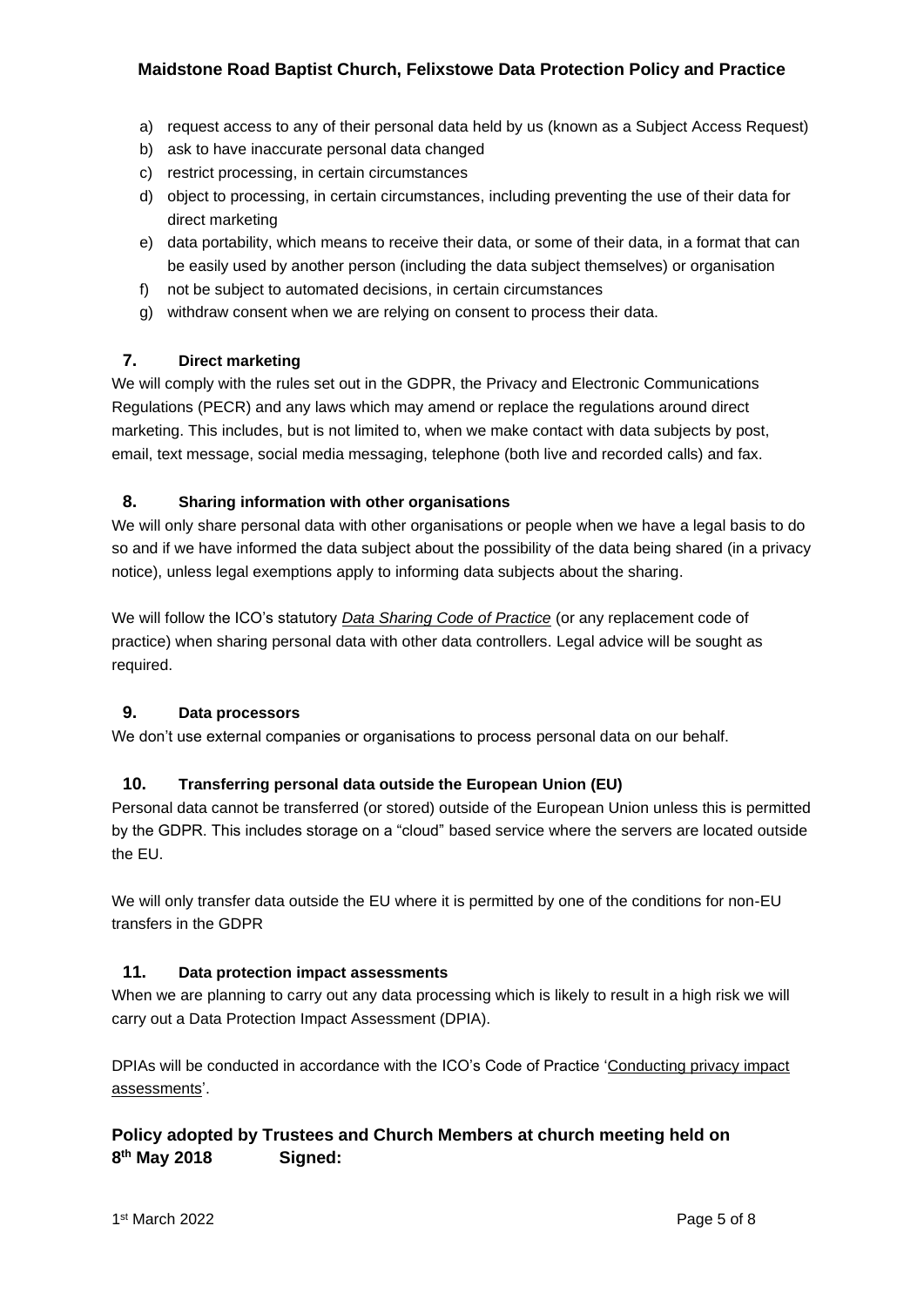# Data Protection Practice

# **1. Church's Data Protection Trustee**

The Trustees will appoint one of their number to act as the Church's Data Protection Trustee. All questions and concerns in relation to this policy should be addressed to them. As at April 2017 this person is Steve Lineham and they can be contacted via the church secretary.

# **2. Collecting and processing personal data**

We collect personal information for the following purposes, there is a privacy notice and information collection form for each purpose. Please use the correct privacy notice/information collection form, if you need to collect personal information for a purpose not covered here then please contact the Data Protection Trustee. We must obtain consent for any instance when we publish personal information.

| <b>Purpose</b>                                                                                         | <b>Privacy</b><br>notice/information<br>collection form | Consent<br>required?       | Legal<br>basis                     |
|--------------------------------------------------------------------------------------------------------|---------------------------------------------------------|----------------------------|------------------------------------|
| Church member/attendee contact<br>information                                                          | Member/attendee<br>information                          | <b>No</b>                  | Legitimate<br>interest             |
| Publishing member/attendee contact<br>details in the church directory and<br>birthdays in weekly sheet | Member/attendee<br>information                          | Yes                        | Consent                            |
| Information for claiming Gift Aid refund                                                               | Gift aid                                                | Yes – info sent<br>to HMRC | Legitimate<br>interest             |
| Contact information for carers of children<br>who come to CKers and SMOG and<br>images                 | Children and youth                                      | Yes for images             | Legitimate<br>interest/<br>consent |
| Outside groups and organisations using<br>the building                                                 | Use of buildings                                        | No                         | Legitimate<br>interest             |
| Information relating to paid staff e.g.<br>references                                                  | Paid staff information                                  | N <sub>0</sub>             | Contract<br>with data<br>subject   |
| References and records of volunteers<br>working with children, young adults, and<br>vulnerable adults  | Volunteers information                                  | <b>No</b>                  | Legitimate<br>interest             |

Requests to withdraw consent by a data subject for the information provided should be passed to the Data Protection Trustee immediately.

Photographs and videos of individuals, in which individuals can be recognised, will not be published without following the following practice:

1. Adults - adults will be informed when photographs are to be taken or video recorded and how they will be used; adults will be told how to opt out of having themselves in any material published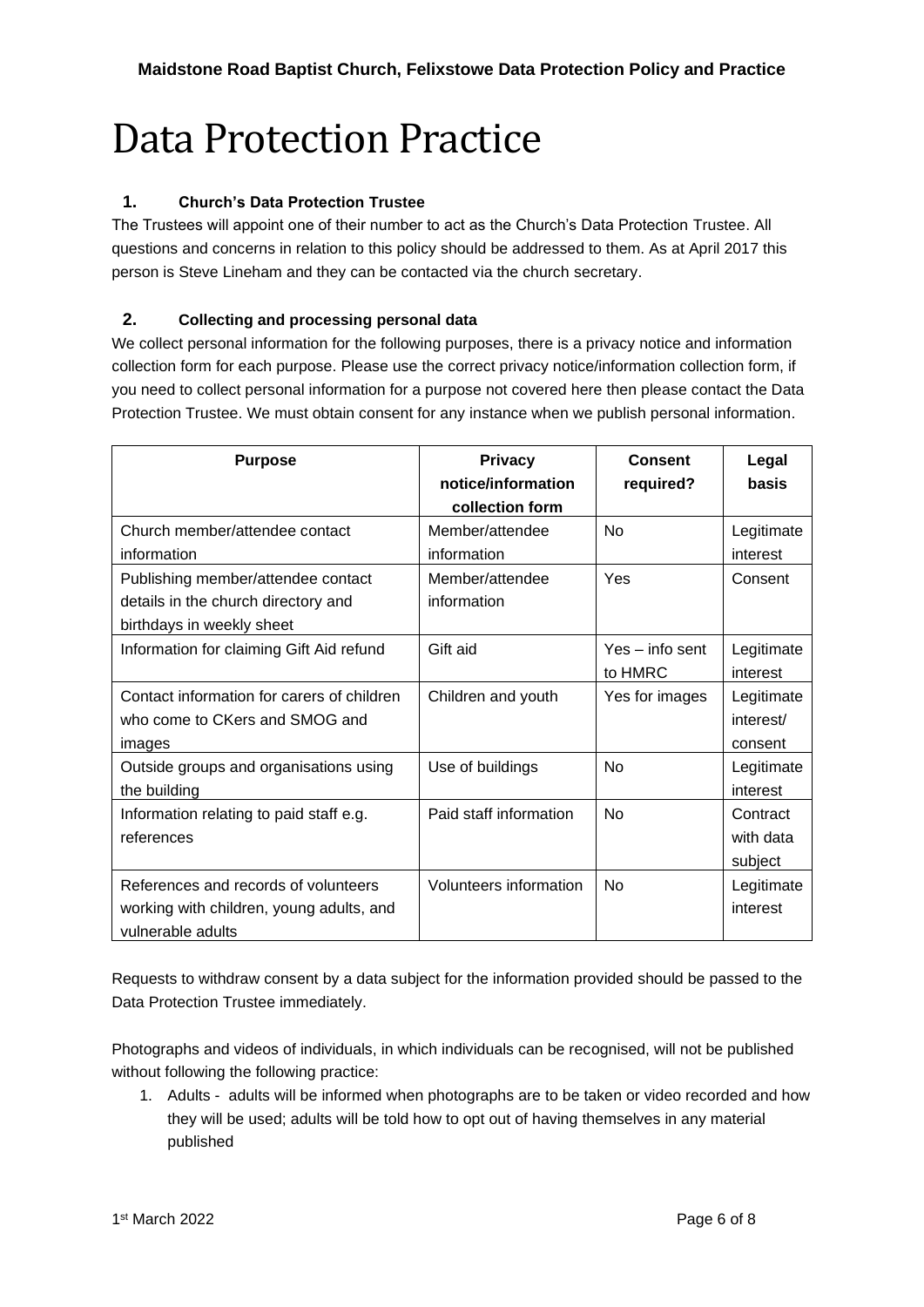2. Children and young people - explicit and informed consent from their parents will be obtained. We will never publish the names of children and young people alongside their photographs.

DBS checks do not require us to collect personal information. Our DBS administrator confirms a person's identity but does not access or store the information the person has entered. The DBS administrator receives and files a copy of the result of the DBS check.

# **3. Data subjects' rights to access information**

Individuals whose personal information is held by Maidstone Road Baptist Church have the right to access that information. This right is subject to certain exemptions outlined in the Data Protection Act.

Any person who wishes to exercise this right should make the request in writing to the Church Secretary. The request will be forwarded to our Data Protection Trustee immediately. We will act on all valid requests as soon as possible, and at the latest within one calendar month, unless we have reason to, and can lawfully extend the timescale. This can be extended by up to two months in some circumstances.

If personal details are inaccurate, they can be amended upon request to the Church Secretary. All data subjects' rights are provided free of charge. Any information provided to data subjects will be concise and transparent, using clear and plain language.

When we receive a request we will search all appropriate documents to find any references to the person making the request – where necessary we will redact and/or anonymise information that identifies other parties.

A copy of this policy and practice will be on our church website

## **4. Direct marketing - contacting contacts with information about events.**

Any direct marketing material that we send will identify Maidstone Road Baptist Church as the sender and should say that people can object to receiving similar communications in the future by contacting the Church Secretary. The Church Secretary will record that request and stop the direct marketing as soon as possible.

## **5. Sharing information with other organisations**

Only authorised and properly instructed staff/Trustees are allowed to share personal data with an outside organisation. We will keep records of information shared with a third party.

## **6. Dealing with data protection breaches**

Where staff or volunteers, think that this policy has not been followed, or data might have been breached or lost, this should be reported immediately to the Data Protection Trustee. The Data Protection Trustee will keep records of data breaches, even if we do not report them to the ICO.

We will report all data breaches which are likely to result in a risk to any person, to the ICO. Reports will be made to the ICO within 72 hours from when someone in the church becomes aware of the